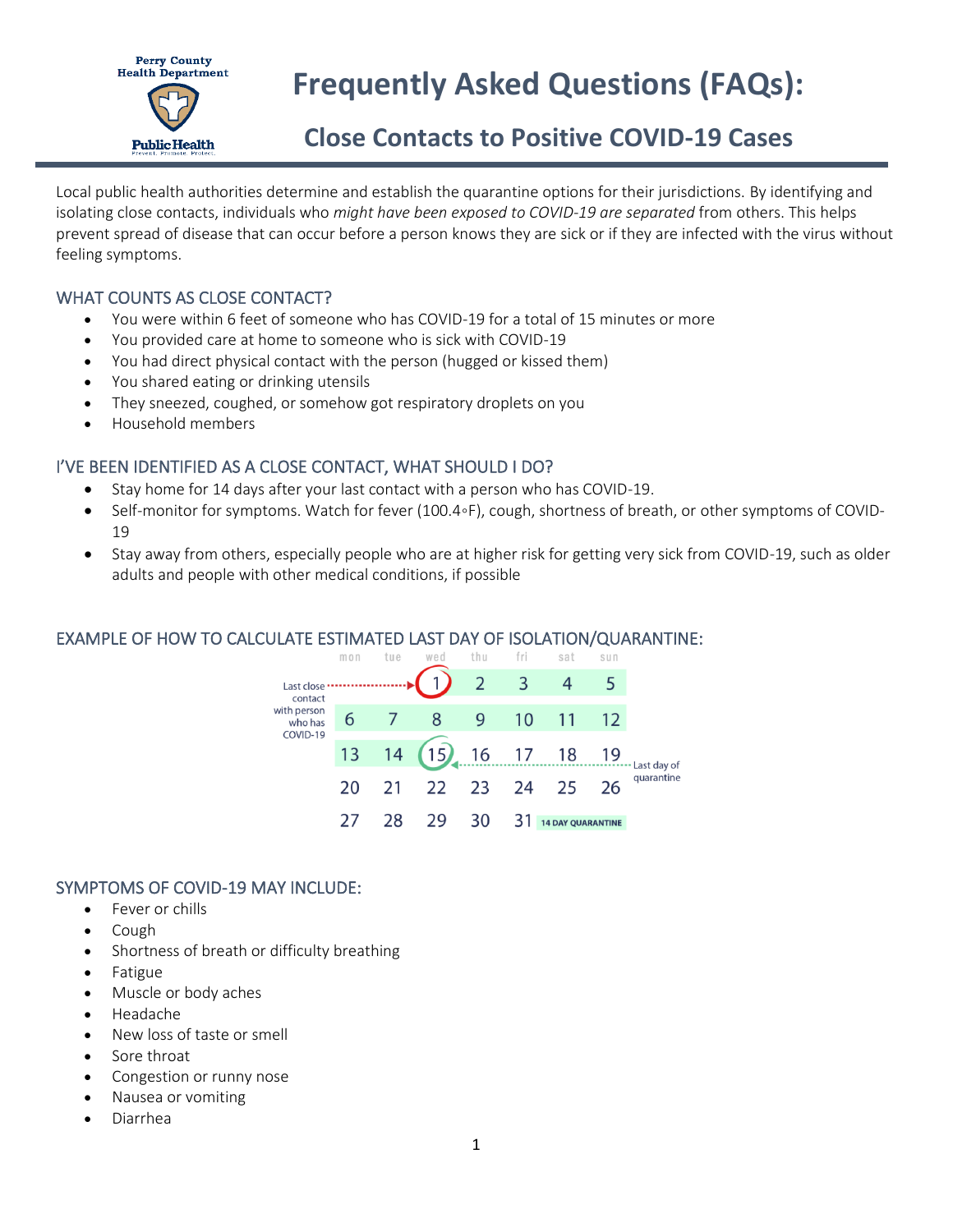# I'M A CLOSE CONTACT, SHOULD I GET TESTED FOR COVID-19?

Individuals who have been identified as close contacts to a positive case of COVID-19 should seek testing if they begin to develop symptoms. There can be individuals who carry COVID-19 who never develop symptoms therefore, some individuals may still want to seek testing if they are an asymptomatic close contact due to their line of work, family members who are high risk, etc. If you are one of these individuals, we would not recommend getting tested any earlier than day 7. Even if you test negative for COVID-19 or feel healthy, you should continue to stay home (no work, school, extra curriculars, etc.) since symptoms may appear 2 to 14 days after exposure to the virus.

#### I'M A CLOSE CONTACT, BUT TESTED NEGATIVE. CAN I GO BACK TO WORK AND OTHER REGULAR ACTIVITIES?

Even if you test negative for COVID-19 or feel healthy, you should continue to stay home (no work, school, extra curriculars, etc.) since symptoms may appear 2 to 14 days after exposure to the virus.

#### CDC RELEASED NEW QUARANTINE OPTIONS, IS PERRY COUNTY FOLLOWING THOSE?

At this time, Perry County is still utilizing a 14-day quarantine for close contacts of positive COVID-19 cases.

The CDC released options for Local Health Department to consider to reduce the length of quarantine for close contacts of positive cases who have no symptoms. These options included release after day 10 without testing OR after day 7 if someone received a negative test result that was taken on day 5 or later. Both options included continuing to monitor for symptoms through day 14.

Local public health authorities determine and establish the quarantine options for their jurisdictions. CDC continues to recommend quarantine for 14 days as the most effective and cautious approach. Guidance from the Missouri Department of Health and Senior Services on this topic includes that counties should consider not reducing restrictions until the community is at within the category 3 or better within the Governor's County Level Action Plan [\(found here\)](https://health.mo.gov/living/healthcondiseases/communicable/novel-coronavirus/pdf/advisory-20201119.pdf).

# DO HOUSEHOLD MEMBERS OF A POSITIVE CASE HAVE TO QUARANTINE LONGER THAN OTHERS?

The 14-day quarantine for close contacts starts after the last day close contact occurred with the positive case. For some households, depending on the size of the house or living situation, the positive case is not able to isolate from other members of the household. Therefore, other household members may not start their quarantine until after the positive case is recovered and no longer considered contagious.

#### ARE QUARANTINE GUIDELINES DIFFERENT FOR ESSENTIAL WORKERS?

The CDC has released guidance specifically for essential workers who are identified as close contacts. These individuals are allowed to break quarantine strictly for those purpose of working. This means close contacts of positive cases who are essential workers are only allowed to go to work and go home. They are not allowed to go to the store, attend social gatherings, etc.

When an essential worker is notified by the Health Department that they are a close contact, they are instructed to double check with their employer and if their employer is ok with it, then they can continue to go to work as long as the following conditions are met:

- They currently have no symptoms.
- They wear a mask the entire time they are at work
- IF they would start to experience any symptoms of COVID-19 at any time, they exclude from work immediately.
- They adjust their work activities in any way possible in order to stay 6 feet away from others. For example, do not car pool with others to work, do not eat in the lunch room with others, etc.